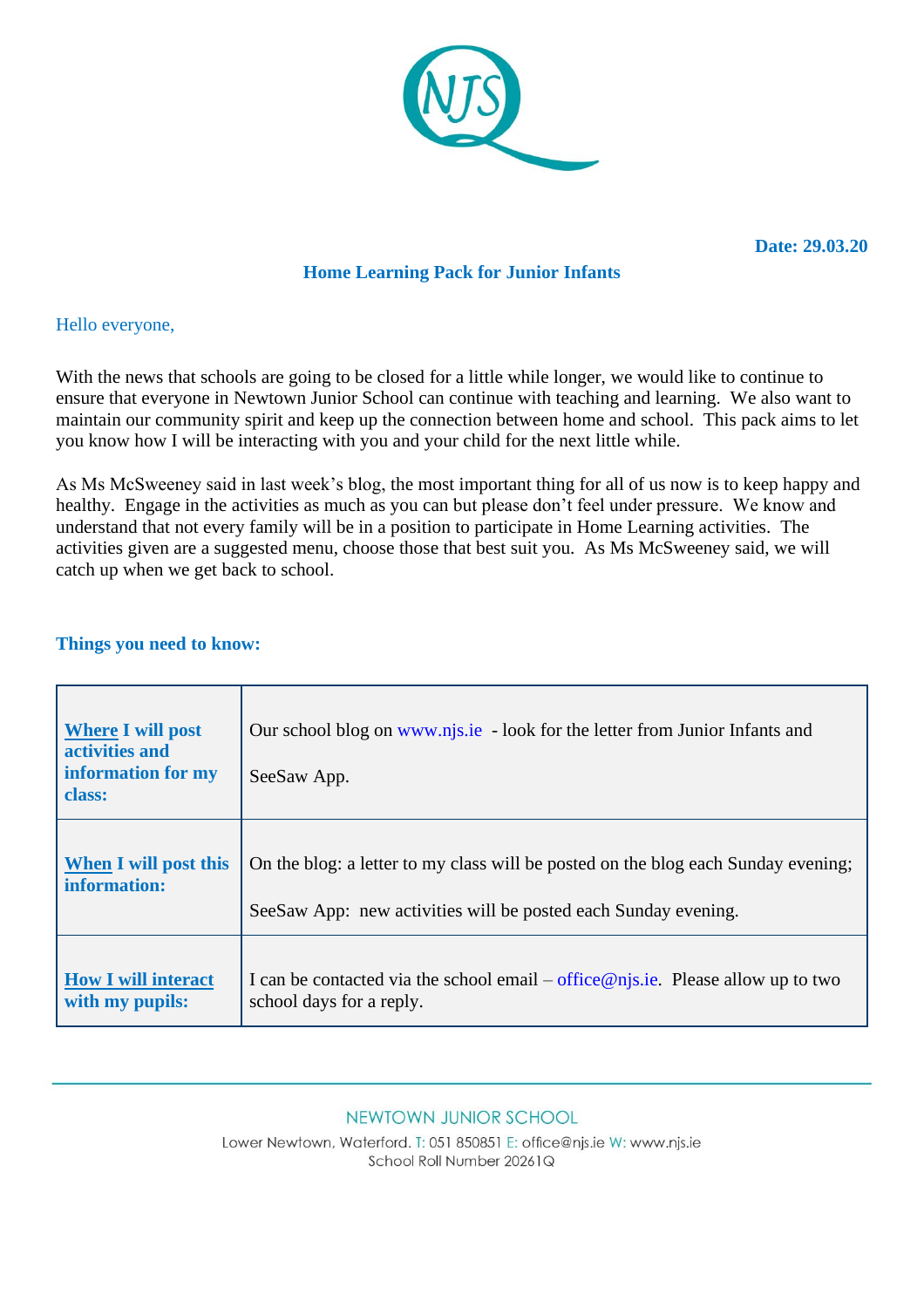|                                                         | I will access SeeSaw at least once each school day and will provide some<br>feedback to children. See below for information on how I will assess work                                                                                                                                                                                                                                                                                                          |
|---------------------------------------------------------|----------------------------------------------------------------------------------------------------------------------------------------------------------------------------------------------------------------------------------------------------------------------------------------------------------------------------------------------------------------------------------------------------------------------------------------------------------------|
| <b>What resources will</b><br>be needed by<br>children: | Generally, children will need the books they brought home which are:<br>Busy At Maths, Busy at Maths Home / School Links, Just Phonics, Just Phonics<br>Sounds Booklet, Nelson Handwriting Book A & B, Bua Na Cainte and copies.<br>They will also need writing materials, access to the internet via<br>PC/laptop/tablet/phone and internet access. For some activities, they may need<br>other specific materials – these will be specified in the activity. |

# **Suggested Timetable for your child(ren)'s day**

In our blog post on 19<sup>th</sup> March, 2020 we set out a general timetable to act as a guide for you. Here is a summary. Remember, it is a guide only. It might suit some households to have free mornings and do school based activities in the afternoon. Do what suits your household.

| 1. | <b>Exercise</b> : Before any home learning gets done, it's a good idea to get in some exercise. There are<br>plenty of options for this depending on family circumstances:<br>Go for a walk<br>$\bullet$<br>Do some of the activities from the PE Challenges posted on 19 <sup>th</sup> March<br>Follow PE with Joe - this is a thirty minute session Monday to Friday at 9am with Joe Wicks<br>on his You Tube Channel, "The Body Coach TV" |
|----|----------------------------------------------------------------------------------------------------------------------------------------------------------------------------------------------------------------------------------------------------------------------------------------------------------------------------------------------------------------------------------------------------------------------------------------------|
|    |                                                                                                                                                                                                                                                                                                                                                                                                                                              |
| 2. | <b>Core Subjects:</b>                                                                                                                                                                                                                                                                                                                                                                                                                        |
|    | Try some Irish, Maths and English with short breaks in between subjects including for movement<br>and/or snacks.<br>Time spent on these activities depends on each child.                                                                                                                                                                                                                                                                    |
| 3. | <b>Project Work:</b> Try some Art, Music, Science, History or Geography                                                                                                                                                                                                                                                                                                                                                                      |
| 4. | School On TV: Every day at 11am, RTE2 are showing School on TV. While we don't know what will<br>be covered, it's worth a look or watching it on RTE Player                                                                                                                                                                                                                                                                                  |
| 5. | Lunch Time.                                                                                                                                                                                                                                                                                                                                                                                                                                  |